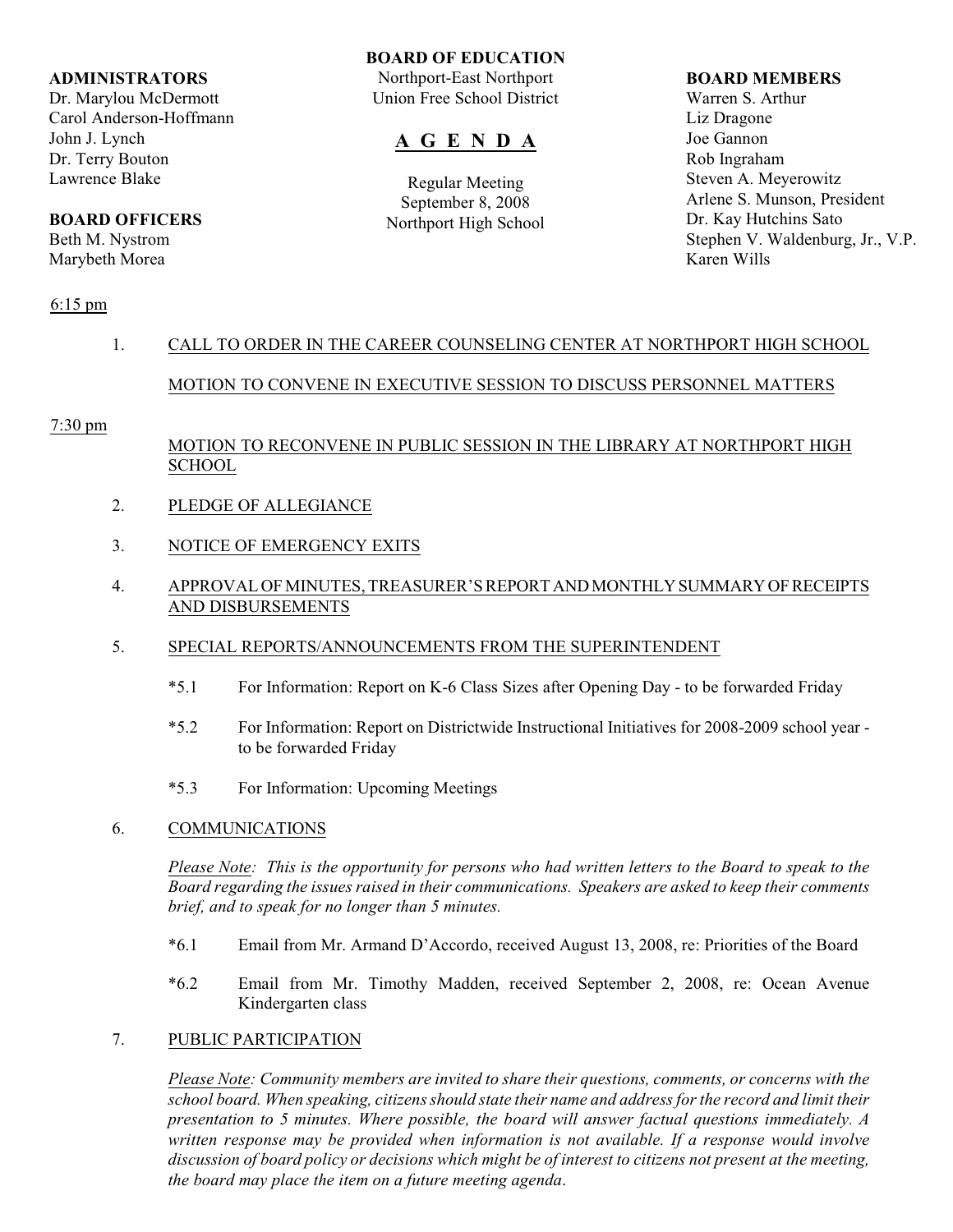### 8. SUPERINTENDENT'S REPORT, GENERAL - FOR BOARD ACTION

8.1 Recommendation to approve the following Personnel Schedules:

| $*8.1.1$ | Schedule A | $\sim$          | Certified Staff         |
|----------|------------|-----------------|-------------------------|
| $*8.1.2$ | Schedule B | $\sim$ 10 $\pm$ | Non-Instructional Staff |
| $*8.1.3$ | Schedule C | $\sim$          | <b>Salary Transfers</b> |
| $*8.1.4$ | Schedule D | $\sim$          | Extra Pay               |

#### MOTION REQUIRED

- 8.2 Recommendation to receive for a second reading and to adopt the revisions to the following policy:
	- \*8.2.1 Policy #9511, *"Continuing Education and Recreation Teachers and Temporary, Substitute and Student Non-Instructional Employees"*

### MOTION REQUIRED

8.3 Recommendation to approve the following resolution:

"BE IT RESOLVED, that the Board of Education authorizes the appointment of Charles G. Bellino as Teacher of Technology Education for the period of September 1, 2008 through June 30, 2009 pursuant to Section 211 of the Retirement and Social Security Law and subject to the approval of the Commissioner of Education."

#### MOTION REQUIRED

#### 9. SUPERINTENDENT'S REPORT, FINANCIAL - FOR BOARD ACTION

9.1 Recommendation to take specified action on the following BIDS:

#### TRANSPORTATION

\*9.1.1 Award - District Wide Security System

#### MOTION REQUIRED

\*9.2 Recommendation to approve transfer of general fund appropriations in the 2008-2009 budget.

#### MOTION REQUIRED

### 10. SUPERINTENDENT'S REPORT - FOR INFORMATION ONLY

- \*10.1 Schedule I Home Instruction
- \*10.2 Schedule H Use of Facilities

### 11. UNFINISHED BUSINESS

- 11.1 Discussion of the athletic fields renovation bond.
- 12. NEW BUSINESS